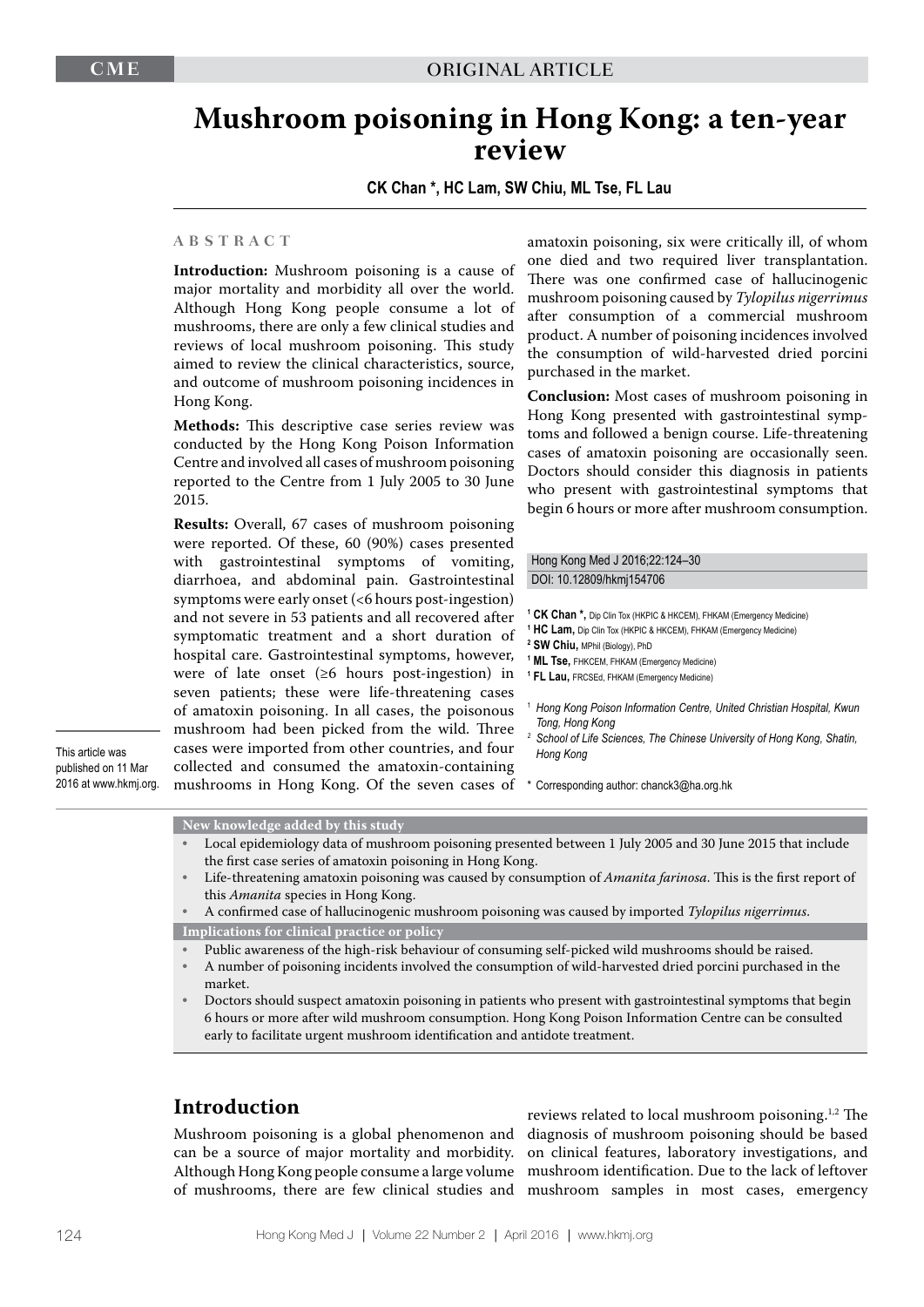physicians and clinical toxicologists usually have to diagnose mushroom poisoning based on clinical syndromes alone without mushroom identification by mycologists. Diaz $^3$  has reviewed and established the classification of mushroom poisoning based on the time of presentation and target organ systemic toxicity. With respect to the time of presentation, mushroom poisoning is categorised as early onset (<6 hours), late onset (6-24 hours), or delayed onset (>1 day). Early-onset toxicities include several neurotoxic, gastrointestinal, and allergic syndromes. Late-onset toxicities include hepatotoxic,<br>accelerated nephrotoxic, and erythromelalgia nephrotoxic, and syndromes. Delayed-onset toxicities include delayed nephrotoxic, delayed neurotoxic and rhabdomyolytic syndromes. Syndromic approaches guide earlier diagnosis and facilitate empirical treatment.<sup>3</sup>

In Hong Kong, scattered cases of mushroom poisoning are reported every year. In a report published by the Centre for Health Protection (CHP), there were 13 reported cases of wild mushroom poisoning between January 2002 and May 2005.<sup>1</sup> Symptoms occurred 0.5 to 5 hours post-ingestion and included vomiting (100%), abdominal pain (100%), diarrhoea (69%), nausea (56%), dizziness (50%), sweating (37%), numbness (31%), palpitation (19%), malaise  $(13\%)$ , fever  $(13\%)$ , and headache  $(6\%)$ <sup>2</sup> Of these patients, seven required hospitalisation and all of them completely recovered. Individual cases of mushroom poisoning have been announced in CHP press releases from time to time. In another report, seven patients presented with mainly gastrointestinal symptoms after wild mushroom consumption between May 2007 and August 2010.<sup>2</sup> There have been no reports of life-threatening wild mushroom poisoning in Hong Kong before this case series.

Since its establishment in 2005, the Hong Kong Poison Information Centre (HKPIC) has provided a 24-hour telephone consultation service to health care professionals in Hong Kong for poison information and clinical management advice. We are actively involved in the diagnosis and management of mushroom poisoning cases in local hospitals. Supported by Prof SW Chiu from the School of Life Sciences of The Chinese University of Hong Kong, mycological identification can be provided whenever mushroom samples are available in a poisoning case. The objectives of this study were to review the clinical features and mycological identifications in mushroom poisoning cases recorded by the HKPIC.

# **Methods**

Mushroom poisoning cases recorded by HKPIC from 1 July 2005 to 30 June 2015 were retrospectively reviewed. Information on patient demographic details, clinical presentation, sources of mushroom, investigation results, mycological identification

# 香港進食蘑菇中毒的個案:十年病例回顧

### 陳志強、林浩存、趙紹惠、謝萬里、劉飛龍

引言:進食蘑菇引致中毒甚至死亡的個案在世界各地均有發生。雖然 香港人喜歡進食蘑菇,本地只有少數有關蘑菇中毒的臨床研究和病例 回顧。本研究旨在探討在香港進食蘑菇引致中毒的臨床症狀、中毒源 頭和治療結果。

方法:香港中毒諮詢中心回顧從2005年7月1日至2015年6月30日期間 所有轉介至該中心有關進食蘑菇引致中毒的病例。

結果:研究期間因進食蘑菇引致中毒共有67例,其中60例(90%)出 現嘔叶、腹瀉和腹痛的陽胃症狀。53例為早發性(即進食蘑菇後6小 時內發病)的腸胃症狀,患者均屬於輕微中毒個案,於接受症狀治療 和短暫住院後康復。7例的腸胃症狀為晚發性(即進食蘑菇後6小時或 以後才發病),患者全屬可致命的毒傘肽中毒個案。所有毒傘肽中毒 患者進食的均為野生採摘的蘑菇。3名患者在其他國家進食有毒蘑菇 後來港,另4例含有毒傘肽的蘑菇均採自香港。7例毒傘肽中毒的病 例中,6例屬危重;其中1例死亡,2例須接受肝臟移植。有1例在進 食市場上購買的蘑菇後出現迷幻蘑菇中毒,中毒源頭為黑粉孢牛肝菌 (*Tylopilus nigerrimus*)。另有數宗中毒病例涉及從市面上購買的野 生乾牛肝菌。

結論:在香港發生的蘑菇中毒病例大多數出現腸胃症狀,大部份為輕 微中毒個案。可致命的毒傘肽中毒病例偶有發生。假如病人在進食 蘑菇6小時或以後才出現腸胃症狀,醫生應考慮是否與毒傘肽中毒有 關。

results, and clinical outcome were obtained. Descriptive statistics were used for data analysis.

### **Results**

During the 10-year study period, there were 67 cases of mushroom poisoning. All cases were reported from hospitals of the Hospital Authority. All patients were Chinese; 29 (43%) were male and 38 (57%) were female. The median age was 47 (range, 2-86) years. Of the 67 cases, 52 (78%) occurred between April and September when the climate in Hong Kong is optimal for mushroom growth. In 66 cases, the mushrooms were intentionally consumed as delicacies. There was one case of accidental ingestion, in which a 2-year-old boy ingested a wild mushroom in a park. Ingestion with recreational, suicidal, or malicious intent was not recorded in this case series.

The most common clinical presentation was gastrointestinal symptoms (Table 1). Symptoms mimicking gastroenteritis were the presenting feature in 60 (90%) patients. The diagnosis of these 60 patients included gastroenteritic mushroom poisoning in 38, cholinergic mushroom poisoning in five, food poisoning in eight, food allergy in two, and seven cases of amatoxin poisoning.

Neurological symptoms were also commonly reported: 20 (30%) patients presented with one or more symptoms including dizziness, numbness,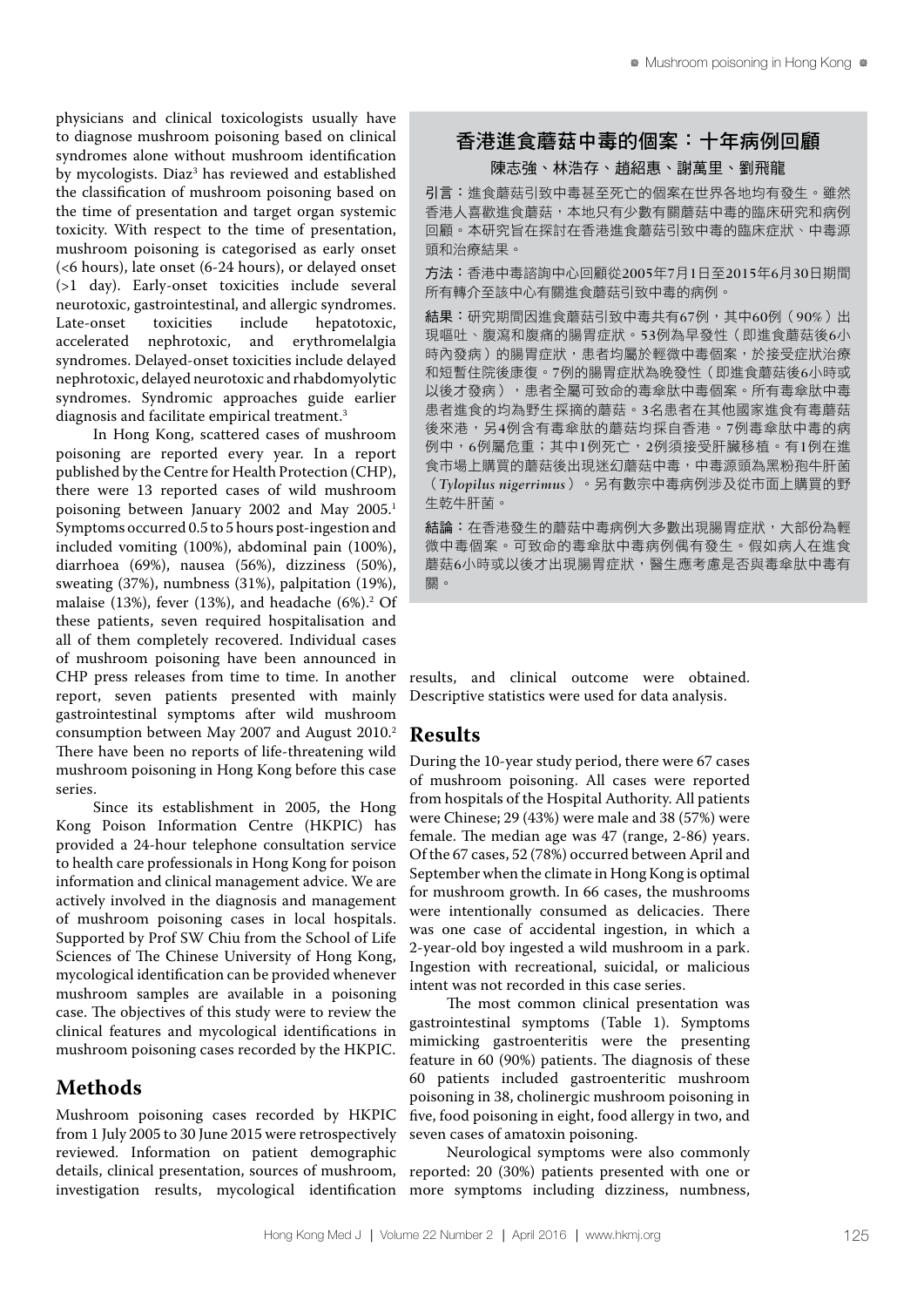#### TABLE 1. Presenting symptoms and signs

| Presenting symptom/sign                               | No. (%) of cases |
|-------------------------------------------------------|------------------|
| Gastrointestinal symptoms                             |                  |
| Vomiting                                              | 58 (87)          |
| Diarrhoea                                             | 49 (73)          |
| Abdominal pain                                        | 40 (60)          |
| Neurological symptoms                                 |                  |
| Dizziness or lethargy                                 | 10 (15)          |
| Perioral or limb numbness                             | 5(7)             |
| Auditory or visual hallucination                      | 3(4)             |
| Confusion                                             | 2(3)             |
| Miosis or blurred vision                              | 2(3)             |
| Headache                                              | 1(1)             |
| Muscle fasciculation                                  | 1(1)             |
| Other symptoms and signs                              |                  |
| Excessive sweating                                    | 7 (10)           |
| Fever $( >38^{\circ}C)$                               | 7(10)            |
| Tachycardia (>100 beats/min)                          | 5(7)             |
| Hypotension (systolic blood pressure<br>$<$ 90 mm Hg) | 4(6)             |
| Rash and generalised itchiness                        | 3(4)             |
| Jaundice                                              | 2(3)             |
| Chill or shivering                                    | 2(3)             |
| Urge to urinate                                       | 2(3)             |
| Bradycardia                                           | 1(1)             |
| Shortness of breath                                   | 1(1)             |

hallucination, headache, or confusion (Table 1). Most of them (15 of 20 patients) presented with both neurological and gastrointestinal symptoms. Four patients presented with neurological symptoms including visual hallucinations, dizziness, generalised weakness, and malaise without gastrointestinal symptoms. They were subsequently diagnosed with hallucinogenic mushroom poisoning. One patient presented with malaise, muscle fasciculation, and profuse sweating that was diagnosed as cholinergic mushroom poisoning.

The symptom onset time was documented in 62 patients (Table 2). Among them, 53 patients developed symptoms within 6 hours of mushroom consumption (early-onset group). The median time of symptom onset was 2 hours post-ingestion (interquartile range [IQR], 2). Most patients (50 out of 53) presented with early-onset gastrointestinal symptoms. No severe clinical outcomes were observed in this group of patients and all recovered with symptomatic treatment and short duration of hospital care.

Symptoms developed 6 hours or more after mushroom consumption in nine patients (lateonset group). The median time of symptom onset was 11 hours post-ingestion (IQR, 2). This group of patients represented potentially life-threatening mushroom poisoning. All seven cases of amatoxin poisoning in this case series were found in this group. The remaining two cases included one case of hallucinogenic mushroom poisoning caused by

#### TABLE 2. Clinical diagnosis and outcomes

| <b>Clinical diagnosis and outcome</b>                                                                     | <b>Symptom onset time</b>        |                              |                           |  |
|-----------------------------------------------------------------------------------------------------------|----------------------------------|------------------------------|---------------------------|--|
|                                                                                                           | Early-onset<br>group* ( $n=53$ ) | Late-onset<br>group† $(n=9)$ | Not documented<br>$(n=5)$ |  |
| Clinical diagnosis                                                                                        |                                  |                              |                           |  |
| Amatoxin poisoning                                                                                        | 0                                | 7                            | $\Omega$                  |  |
| Gastroenteritic mushroom poisoning                                                                        | 38                               | 0                            | 0                         |  |
| Cholinergic mushroom poisoning                                                                            | 6                                | 0                            |                           |  |
| Hallucinogenic mushroom poisoning                                                                         | 1                                | 1                            | $\mathcal{P}$             |  |
| Food poisoning, possibly bacterial contamination                                                          | 5                                |                              | 2                         |  |
| Food allergy                                                                                              | 3                                | $\Omega$                     | $\Omega$                  |  |
| Clinical outcomes                                                                                         |                                  |                              |                           |  |
| Death                                                                                                     | $\Omega$                         | 1                            | $\Omega$                  |  |
| Liver transplant                                                                                          | $\Omega$                         | $\overline{2}$               | O                         |  |
| Severe cases managed in ICU or transplant centre, with full<br>recovery and without liver transplantation | 0                                | 3                            | 0                         |  |
| Managed in general ward or emergency ward (>1 day stay)                                                   | 31                               | $\overline{2}$               | O                         |  |
| Discharged after treatment and brief observation in A&E                                                   | 22                               |                              | 5                         |  |

Abbreviations:  $AAE =$  accident and emergency department;  $ICU =$  intensive care unit

\* Symptom onset <6 hours after mushroom ingestion

† Symptom onset ≥6 hours after mushroom ingestion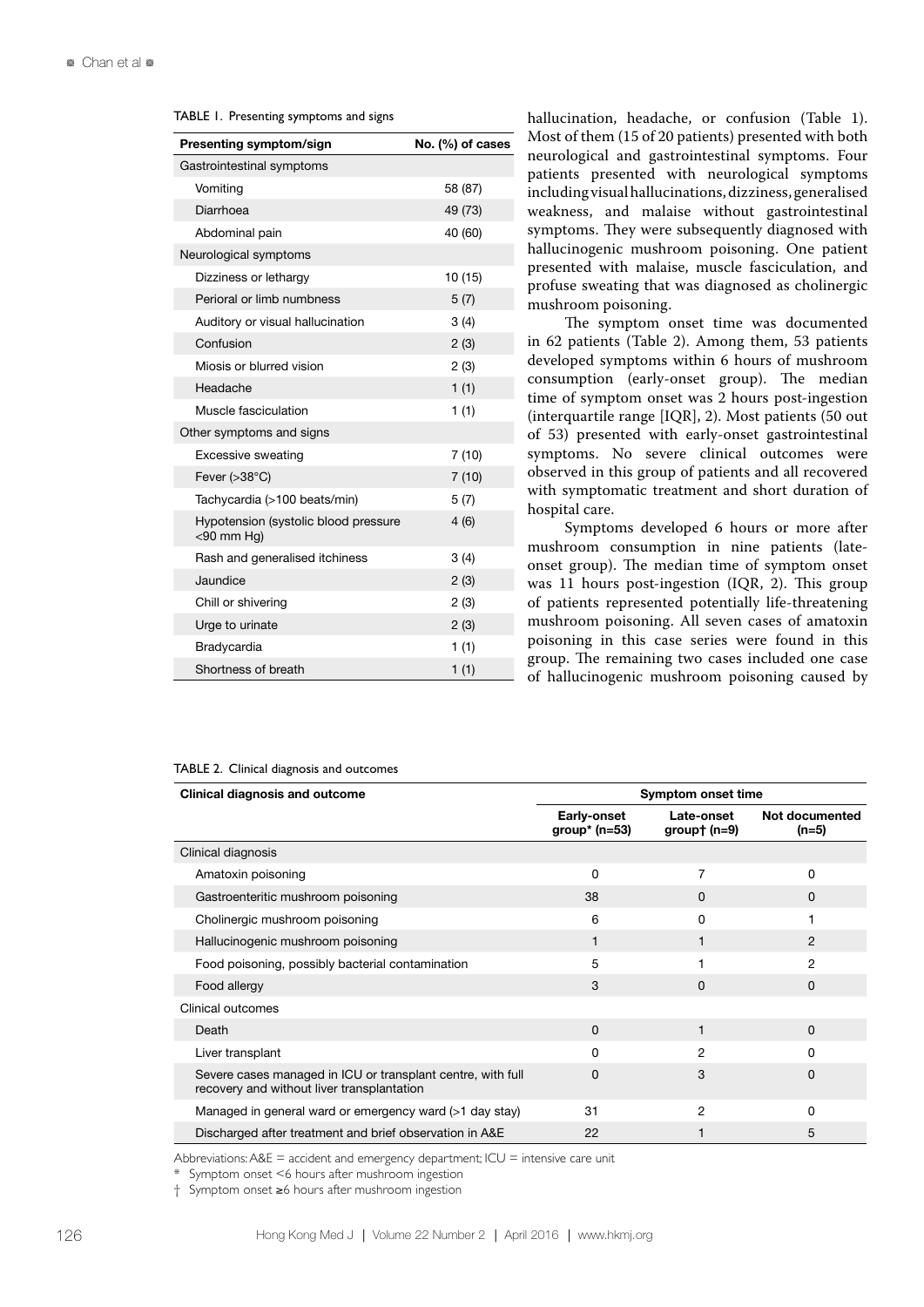*Tylopilus nigerrimus*, and one case of food poisoning.

The source of poisonous mushrooms was documented in 64 cases (Table 3). In 34 (51%) cases, the mushrooms were self-picked from a park, hillside, or roadside. The locations were usually close to the patient's home. On the other hand, 14 (21%) cases purchased the mushrooms in Hong Kong and 16 (24%) purchased them in mainland China. All patients with amatoxin poisoning collected the mushroom from the wild. The source of mushrooms was not documented in three (4%) cases.

Mycological identification was achieved in 28 cases (Table 4). The diagnosis of amatoxin poisoning was confirmed by the presence of amatoxin and/or phallacidin in the urine of five patients.

### **Discussion**

The aim of this study was to describe the pattern of mushroom poisoning in Hong Kong. Four mushroom poisoning syndromes, together with food poisoning and food allergy, were identified to be the cause of all mushroom poisoning cases in this study. The typical clinical features and the management of the four local mushroom poisoning syndromes are summarised in Table 5.4

As an extensive urban city, commercially sold cultivated mushrooms are easily available and these are the mushrooms consumed by most Hong Kong citizens every day. Nonetheless the Chinese generally believes that wild-harvested products, including mushrooms, have higher nutritional and medicinal values. The risky behaviour of collecting and consuming wild mushrooms was considered to be rare in Hong Kong. This can be illustrated by the relatively few reported cases of poisoning during the study period. There are over 388 known species of mushroom in Hong Kong,5 of which fewer than 10% are edible, and a majority have unknown edibility. Although mushrooms are macroscopic organisms with visible morphological features, many mushroom species share a similar appearance and

TABLE 3. Source of poisonous mushroom and clinical diagnosis

| Source of poisonous<br>mushroom | Amatoxin<br>poisoning | Gastroenteritic<br>mushroom<br>poisoning | Cholinergic<br>mushroom<br>poisoning | Hallucinogenic<br>mushroom<br>poisoning | Food poisoning,<br>possibly<br>bacterial<br>contamination | Food allergy  | <b>Total</b> |
|---------------------------------|-----------------------|------------------------------------------|--------------------------------------|-----------------------------------------|-----------------------------------------------------------|---------------|--------------|
| Self-picked                     |                       |                                          |                                      |                                         |                                                           |               |              |
| In Hong Kong                    | $\overline{4}$        | 21                                       | 6                                    | $\Omega$                                | 0                                                         | $\Omega$      | 31           |
| In mainland China               |                       | $\mathbf 0$                              | $\Omega$                             | $\Omega$                                | 0                                                         | $\Omega$      |              |
| In South Africa                 | $\mathfrak{p}$        | $\Omega$                                 | 0                                    | 0                                       | 0                                                         | 0             | 2            |
| Purchased                       |                       |                                          |                                      |                                         |                                                           |               |              |
| In Hong Kong                    | 0                     | $\overline{4}$                           |                                      | 0                                       |                                                           | $\mathcal{P}$ | 14           |
| In mainland China               | $\Omega$              | 13                                       | $\mathbf 0$                          | 3                                       | 0                                                         | $\Omega$      | 16           |
| No information                  | O                     | 0                                        |                                      |                                         |                                                           |               | 3            |

#### TABLE 4. Cases with mycological identification

| <b>Diagnosis</b>                                    | with mycological<br>identification | Proportion of cases Causative mushroom (No. of cases)                                                                                                                                   | Source (No. of cases)                                                                                                                                              |
|-----------------------------------------------------|------------------------------------|-----------------------------------------------------------------------------------------------------------------------------------------------------------------------------------------|--------------------------------------------------------------------------------------------------------------------------------------------------------------------|
| Amatoxin poisoning                                  | 2/7                                | Small whitish grey-capped ringless Amanita farinosa<br>(小托鵝膏菌) with a bulbous basal stem among edible<br>Auricularia auricula (2)                                                       | Self-picked in Hong Kong (2)                                                                                                                                       |
| Gastroenteritic mushroom<br>poisoning               | 20/38                              | Russula emetica 毒紅菇 (2)<br>Chlorophyllum molybdites 綠褶菇 (7)<br>Macrolepiota neomastoidea 大環柄菇 (1)<br>Lepiota atrosquamulosa 黑鱗環柄菇 (1)<br>Mixing up of edible and inedible mushrooms (9) | Purchased in China (2)<br>Self-picked in Hong Kong (7)<br>Self-picked in Hong Kong (1)<br>Self-picked in Hong Kong (1)<br>Purchased in Hong Kong (1) and China (8) |
| Cholinergic mushroom<br>poisoning                   | 3/7                                | Mycena pura 潔小菇 (1)<br>Inocybe rimosa 裂絲蓋傘 (2)                                                                                                                                          | Self-picked in Hong Kong (1)<br>Self-picked in Hong Kong (2)                                                                                                       |
| Hallucinogenic mushroom<br>poisoning                | 1/4                                | Tylopilus nigerrimus 黑粉孢牛肝菌 (1)                                                                                                                                                         | Purchased in China (1)                                                                                                                                             |
| Food poisoning, possibly<br>bacterial contamination | 2/8                                | Rotten Boletus auripes 黄色牛肝菌 and Suillus<br>brevipes (Pk.) Kuntze 短柄乳牛肝菌 (2)                                                                                                            | Purchased in Hong Kong (2)                                                                                                                                         |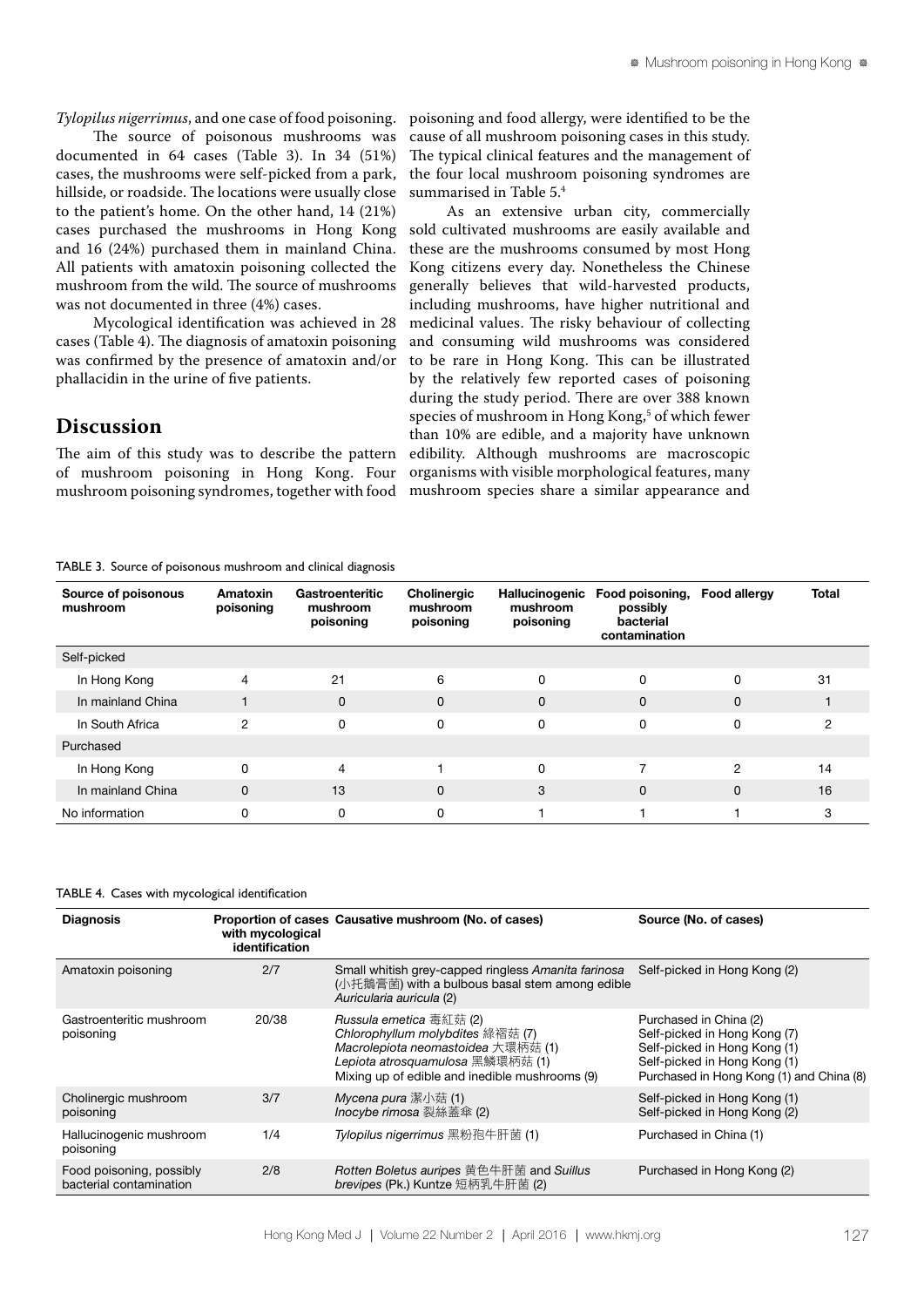| TABLE 5. Mushroom poisoning syndrome reported in Hong Kong <sup>4</sup> |  |  |  |  |
|-------------------------------------------------------------------------|--|--|--|--|
|-------------------------------------------------------------------------|--|--|--|--|

| <b>Diagnosis</b>                      | <b>Clinical features</b>                                                                                                                                                                                                      | Management                                                                                                                                                                                       |
|---------------------------------------|-------------------------------------------------------------------------------------------------------------------------------------------------------------------------------------------------------------------------------|--------------------------------------------------------------------------------------------------------------------------------------------------------------------------------------------------|
| Amatoxin poisoning                    | Gastrointestinal symptom onset at 6-24 hours post-ingestion,<br>followed by acute liver and renal injury. Potentially lethal                                                                                                  | Supportive care<br>Activated charcoal<br>Silibinin (intravenous) / silymarin (oral)<br>N-acetylcysteine<br>Penicillin G<br>Charcoal haemoperfusion and liver transplantation in<br>selected case |
| Cholinergic mushroom<br>poisoning     | Gastrointestinal upset, with additional cholinergic features<br>including profuse sweating, increased salivation, lacrimation,<br>bradycardia, and blurred vision. Typically early onset within<br>0.5-2 hours post-ingestion | Supportive care<br>Activated charcoal<br>Atropine in selected case                                                                                                                               |
| Gastroenteritic mushroom<br>poisoning | Vomiting and diarrhoea within 0.5-3 hours post-ingestion, and<br>resolved in 6-24 hours                                                                                                                                       | Supportive care<br>Activated charcoal                                                                                                                                                            |
| Hallucinogenic mushroom<br>poisoning  | Rapid-onset neuropsychiatric symptoms including visual<br>hallucinations, confusion, and delirium                                                                                                                             | Supportive care<br>Activated charcoal<br><b>Benzodiazepines</b>                                                                                                                                  |

misidentification is common. There is no correlation between a particular morphological feature and poisonous nature of a mushroom species. Even with genus *Amanita*, there are edible and inedible species. There is no simple way to differentiate edible and poisonous mushroom species. Even in expert hands, mushroom identification frequently depends on the microscopic features that can usually be seen in a laboratory setting. Different edible and inedible or poisonous mushroom species can share a similar habitat and grow in close proximity in the wild. Collection of mixed species often happens. Cooking or other means of food processing cannot detoxify a poisonous mushroom. With the report of life-threatening amatoxin poisoning from ingestion of local wild mushrooms, Hong Kong citizens would be well advised to stop the risky behaviour of consuming self-picked mushrooms from the wild.

Consumption of poisonous mushrooms can cause various signs and symptoms, such as gastroenteritis, disturbances in central nervous<br>system, and liver failure.<sup>3</sup> As mushroom and liver failure.<sup>3</sup> As mushroom identification is usually not available early on in patient care, doctors should treat their patients according to the clinical syndrome (Table 5<sup>4</sup>). An important predicting factor to consider is the latency from ingestion to onset of symptoms. The finding of our case series is compatible with overseas reports.<sup>3,6</sup> Patients with early-onset symptoms, typically within 6 hours post-ingestion, all had a benign course of disease (Table 2). The mainstay of treatment is supportive, with intravenous fluids, antiemetic, antispasmodics, or analgesic for those patients who present with gastrointestinal symptoms.

Seven cases of amatoxin poisoning reported in this case series confirms the existence of deadly amatoxin-containing mushroom in our locality.

Poisonous *Amanita* species have long been found was confirmed by the presence of amatoxin and/or in Hong Kong. Although local cases of amatoxin poisoning have not been reported in Hong Kong before 2013, it has been well-reported in mainland China.7-9 According to a report published by Guangzhou Municipal Centre for Disease Control and Prevention, there were 92 cases of mushroom poisoning with 13 deaths in the years 2002 to 2005.<sup>9</sup> The reported species of mushroom involved in 70% of cases were the amatoxin-containing mushroom *Amanita exitialis* and the gastroenteritic mushroom *Chlorophyllum molybdites*. 9 For amatoxin poisoning, the latency between ingestion and onset of symptoms was typically 6 to 24 hours.<sup>3</sup> For our seven cases of amatoxin poisoning, this latency ranged from 8 to 12 (median, 11) hours. There were four male and three female patients, with a median age of 44 (range, 29-74) years. All cases presented with persistent vomiting and diarrhoea, deranged liver function tests, and were able to give a history of wild mushroom ingestion. Three were imported cases. Two of them ate wild mushrooms in South Africa and one patient ate wild mushrooms in China. In four patients, wild mushrooms were picked locally in the country park of the New Territories. One imported case presented to hospital in Hong Kong 5 days after wild mushroom consumption and died of multi-organ failure soon after hospital admission. The remaining six cases were managed according to overseas experience in the treatment of amatoxin poisoning.10-12 Treatment included intravenous silibinin, oral silymarin, intravenous Nacetylcysteine, oral multiple-dose activated charcoal, high-dose intravenous penicillin, and early charcoal haemoperfusion. Two local cases progressed to liver failure and required liver transplantation. The remaining four cases recovered with medical treatment. The diagnosis of amatoxin poisoning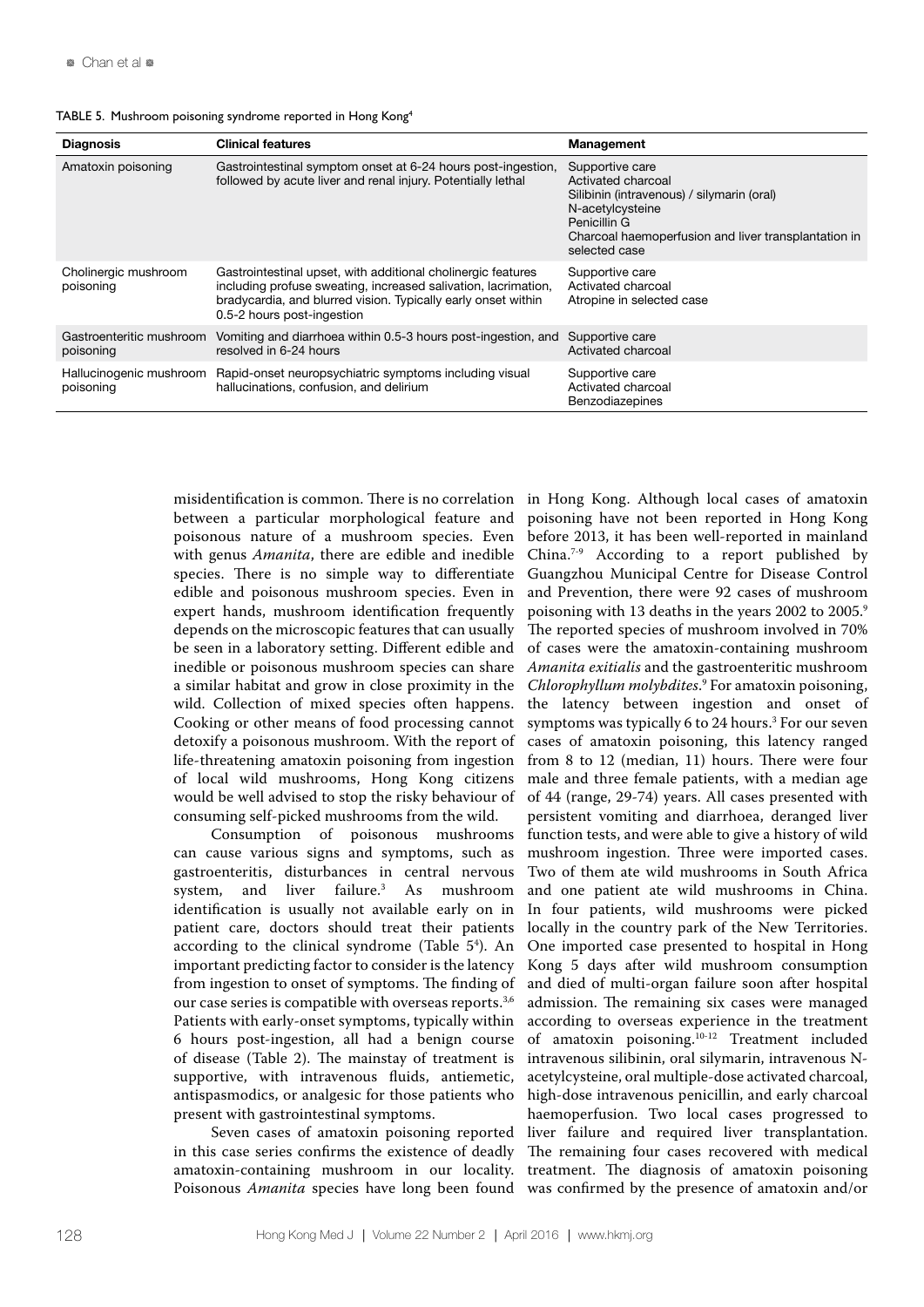phallacidin in the urine in five patients. Mycological examination identified *Amanita farinosa* as the causative mushroom in a local incident with two patients (Table 4). This is the first report of this *Amanita* species in Hong Kong.

Hallucinogenic mushroom poisoning has not been previously reported locally. The clinical presentation of our four cases included dizziness, headache, generalised weakness and numbness. Three out of four patients presented with visual hallucination. Although one patient did not report any hallucinations, the patient was included as a suspected case of hallucinogenic mushroom poisoning based on compatible neurological symptoms following consumption of porcini. The symptom onset time was documented in two cases and was 2 hours and 10 hours post-ingestion. The source of mushroom was recorded in three cases as mainland China. In only one case was mycological identification performed (Table 4).

There were 13 cases of bolete poisoning in this case series. All cases were related to consumption of porcini. Porcini is considered to be a delicacy by many mushroom lovers. It includes a number of edible *Boletus* species, with *Boletus edulis* being the best known. Not all *Boletus* are edible, however, and mixing edible and inedible species is possible in wild mushroom harvesting. There are reports of bolete poisoning in English and Chinese literature.6 Bolete consumption has been associated with outbreaks of neuropsychiatric symptoms in Southwest China (eg Yunnan province) in recent years.13-15 According to these reports, consumption of inedible boletes typically presented with gastrointestinal and neurological symptoms including visual and auditory hallucination. In our case series, two out of 13 cases of bolete poisoning presented with neuropsychiatric symptoms without gastrointestinal symptoms. The two unrelated cases purchased mushrooms from Yunnan province. The first patient presented with numbness and weakness in all four limbs, dizziness, and malaise after mushroom consumption. The time of symptom onset was not documented and symptoms resolved on the same day as mushroom consumption. No mushroom sample was obtained for identification. The second patient developed dizziness, malaise, and visual hallucination 10 hours after mushroom consumption. Her symptoms resolved 48 hours post-ingestion. The causative mushroom was identified as *T nigerrimus*, an inedible bolete. Hallucinogenic mushroom poisoning caused by *T nigerrimus* has not been reported in the English literature.

In the cases of bolete poisoning, 11 out of 13 presented with gastrointestinal symptoms after mushroom consumption. Four patients purchased the mushrooms locally, and seven purchased the mushrooms in China. In most cases, the mushrooms

were commercially packed as a product containing wild-harvested boletes in dried slices. Mycological identification was performed in 10 cases. These 10 cases represented six poisoning incidents. In five incidents involving eight patients, the wild-harvested porcini showed mixing up of edible porcini and inedible boletes. In the remaining one incident, the mushrooms were identified as an edible species, although microscopic examination revealed them to be rotten with dried worm and mold (Table 4). The diagnosis was food poisoning with possibly bacterial contamination of spoiled mushroom in this incident.

### **Conclusion**

Most cases of mushroom poisoning in Hong Kong follow a benign course. Life-threatening cases of amatoxin poisoning are occasionally seen. Doctors should consider this diagnosis in patients who present with gastrointestinal symptoms whose onset is 6 hours or more after mushroom consumption. In this review, all patients with amatoxin poisoning picked the poisonous mushroom from the wild. Wild mushroom picking and consumption should be strongly discouraged.

### **References**

- 1. Centre for Health Protection. Food poisoning associated with wild mushroom. Communicable Disease Watch  $2005:2.41-2.$
- 2. Chan TY, Chiu SW. Wild mushroom poisonings in Hong Kong. Southeast Asian J Trop Med Public Health 2011;42:468-9.
- 3. Diaz JH. Syndromic diagnosis and management of confirmed mushroom poisonings. Crit Care Med 2005;33:427-36.
- 4. Hoffman RS, Howland MA, Lewin NA, et al. Goldfrank's toxicologic emergencies. 10th edition. New York: McGraw-Hill Education; 2015.
- 5. Chang ST, Mao XL. Hong Kong mushrooms. Hong Kong: The Chinese University Press; 1995.
- 6. Schenk-Jaeger KM, Rauber-Lüthy C, Bodmer M, Kupferschmidt H, Kullak-Ublick GA, Ceschi A. Mushroom poisoning: a study on circumstances of exposure and patterns of toxicity. Eur J Intern Med 2012;23:e85-91.
- 7. Jin LM, Li Q. 金連梅, 李群. [Analysis of food poisoning incidents during 2004 to 2007 in China] 2004-2007年全國 食物中毒事件分析 [in Chinese]. [Disease Surveillance] 疾 病監測 2009;24:459-61.
- 8. Guo SH, Liu FQ, Liu XY, Chen Y. 郭綬衡,劉富强,劉 秀英,陳焱. [Analysis of food-borne disease incidents in Jiangsu, Zhejiang, Hunan, Hubei and Hebei Province during 2000 to 2002] 2000-2002年江蘇、浙江、湖南、湖 北、河北五省食物源性疾病發病情况分析 [in Chinese].<br>[Practical Preventive Medicine] 實用預防醫學 實用預防醫學 2004;11:867-71.
- 9. Mao XW, Li YY, He JY, Jing QL. 毛新武,李迎月, 何潔 儀,景飲隆. [Investigation of mushroom poisoning in Guangzhou City from 2000 to 2005] 廣州市2000-2005年 蘑菇中毒調查 [in Chinese]. [China Tropical Medicine] 中 國熱帶醫學2007;7:166-7.